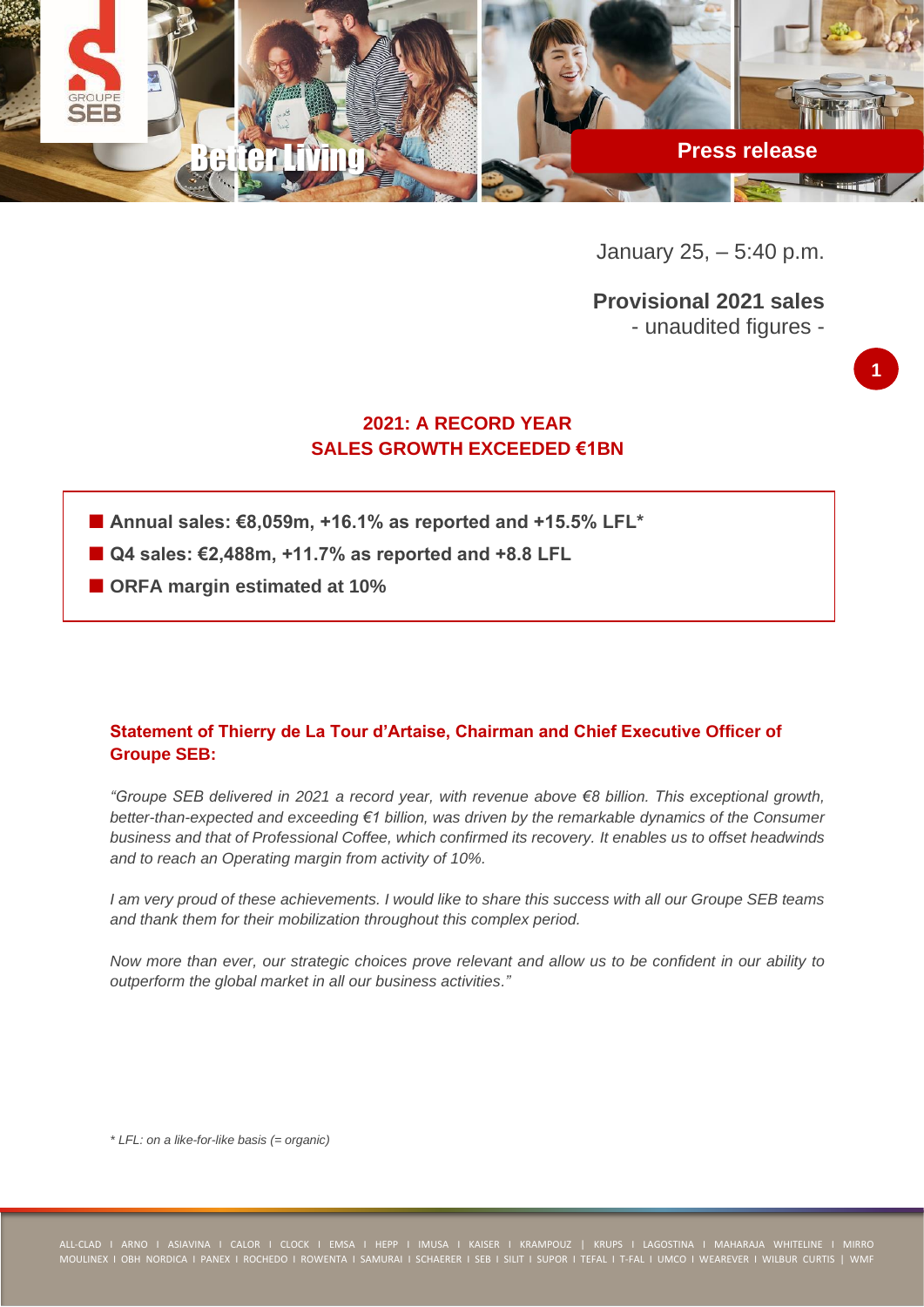# **GENERAL COMMENTS ON GROUP SALES**

With 2021 sales significantly above €8 billion, **Groupe SEB has set a new record in its history.**  This better-than-expected performance is all the more remarkable in the context of a general environment still disrupted by a persistent health crisis and unprecedented supply-chain pressures.

Groupe SEB generated 2021 revenue of **€8,059m,** up **16.1%** vs. 2020, with like-for-like growth of **15.5%**  (or **+€1,079m**). Currency and scope effects were limited over the year, coming out at -0.3% (-€22m) and +0.9% (+€62m, related to StoreBound\*) respectively. Organic growth was fueled by the robust expansion of the Consumer business, still driven by e-commerce, and a return to positive dynamic of the Professional business.

**Compared with 2019,** which stands as a more normal base of comparison than the atypical 2020 fiscal year -owing to COVID-19-, **our annual sales grew by 9.6%**.

**The Consumer business posted a great performance. 2021 sales totaled €7,431m, up 16.7% vs. 2020, of which +16% LFL,** reflecting:

- an excellent first half (organic growth of +29.6%), against the backdrop of vigorous demand for small domestic equipment and low 2020 comparatives;
- persistently strong sales momentum in the second half -despite a much higher base effect in 2020- with notably a **fourth quarter at +11.3%, including organic growth of 8.4%.** The latter was brisker than expected and partly supported by late orders. It is also worth mentioning that reported sales growth for the closing quarter stands at +14.3% vs. 2019.

### **All of our regions and product lines contributed to this robust performance.**

**E-commerce remained a key growth driver throughout the year**. It is backed by the ongoing fast development of all online sales channels (global and regional pure players, market places, click & mortar, DTC sites, etc.). In fact, its weight in our revenue continued to increase in most of our markets.

Solid demand was reflected in **high-quality sales** in a soft promotional environment. It was conducive to an improved product mix as well as the ongoing international expansion of our flagship products (cookware, electrical multicookers, oil-less fryers, grills, fully-automatic coffee machines, versatile vacuum cleaners, etc.). In parallel, we have been led to implement price increases to mitigate the effects of inflation of raw materials and sea freight, as well as of weakening currencies such as the Brazilian real or the Turkish lira.

**The Professional business** (Coffee at ~90%) **generated annual revenue of €628m, up 10.2% LFL.** Thus, in 2021, the division returned to positive momentum after a very difficult 2020 financial year, marked by the near-total shutdown in the hospitality and catering sector owing to the health crisis. The sharp rebound in our sales in the second and third quarters (around +35% vs. 2020) was supported by the reopening of cafés and restaurants and the roll-out of specific contracts. It was followed over the last three months by **organic growth of 14.4%**, driven more by core business than one-off contracts. Such deals made a substantial contribution to full-year sales growth of machines vs. 2020, however without returning to the exceptional levels of 2019.

*\*Acquired in July 2020, consolidated from August 1, 2020*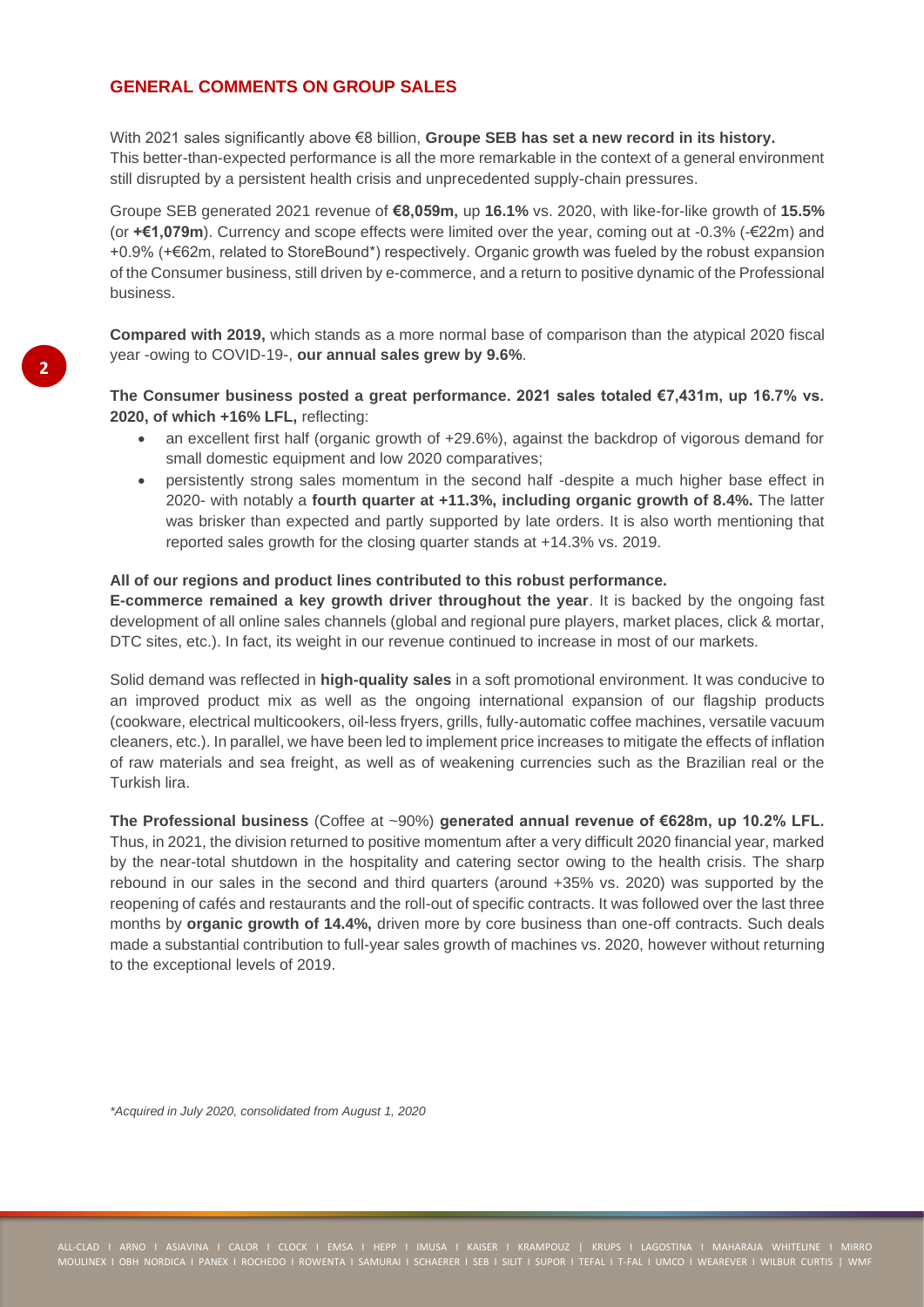# **BREAKDOWN OF REVENUE BY REGION**

*Unaudited figures*

|                              |       |       | <b>Change 2021/2020</b> |                | Q4 Change 2021/2020 |                |  |
|------------------------------|-------|-------|-------------------------|----------------|---------------------|----------------|--|
| <b>Revenue in €m</b>         | 2020  | 2021  | As reported             | Like-for-like* | As reported         | Like-for-like* |  |
| <b>EMEA</b>                  | 3,307 | 3,892 | $+17.7%$                | $+18.7%$       | $+8.9%$             | $+7.6%$        |  |
| <b>Western Europe</b>        | 2,406 | 2,770 | $+15.2%$                | $+14.9%$       | $+5.9%$             | $+5.5%$        |  |
| Other countries              | 901   | 1,121 | $+24.5%$                | $+28.9%$       | $+17.1%$            | $+13.5%$       |  |
| <b>AMERICAS</b>              | 876   | 1,082 | $+23.5%$                | $+19.1%$       | $+5.7%$             | $+2.5%$        |  |
| <b>North America</b>         | 622   | 788   | $+26.6%$                | $+18.0%$       | $+15.7%$            | $+11.8%$       |  |
| South America                | 254   | 293   | $+15.7%$                | $+22.0%$       | $-18.2%$            | $-19.8%$       |  |
| <b>ASIA</b>                  | 2,182 | 2,458 | $+12.6%$                | $+10.7%$       | $+18.8%$            | $+12.7%$       |  |
| China                        | 1,626 | 1,860 | $+14.4%$                | $+10.7%$       | $+23.6%$            | $+14.5%$       |  |
| Other countries              | 556   | 598   | $+7.5%$                 | $+10.6%$       | $+6.8%$             | $+8.1%$        |  |
| <b>TOTAL Consumer</b>        | 6,365 | 7,431 | $+16.7%$                | $+16.0%$       | $+11.3%$            | $+8.4%$        |  |
| <b>Professional business</b> | 575   | 628   | $+9.2%$                 | $+10.2%$       | $+17.2%$            | $+14.4%$       |  |
| <b>GROUPE SEB</b>            | 6,940 | 8,059 | $+16.1%$                | $+15.5%$       | $+11.7%$            | $+8.8%$        |  |

*Rounded figures in €m % calculated on non-rounded figures*

**3**

*\* LFL: on a like-for-like basis (= organic)*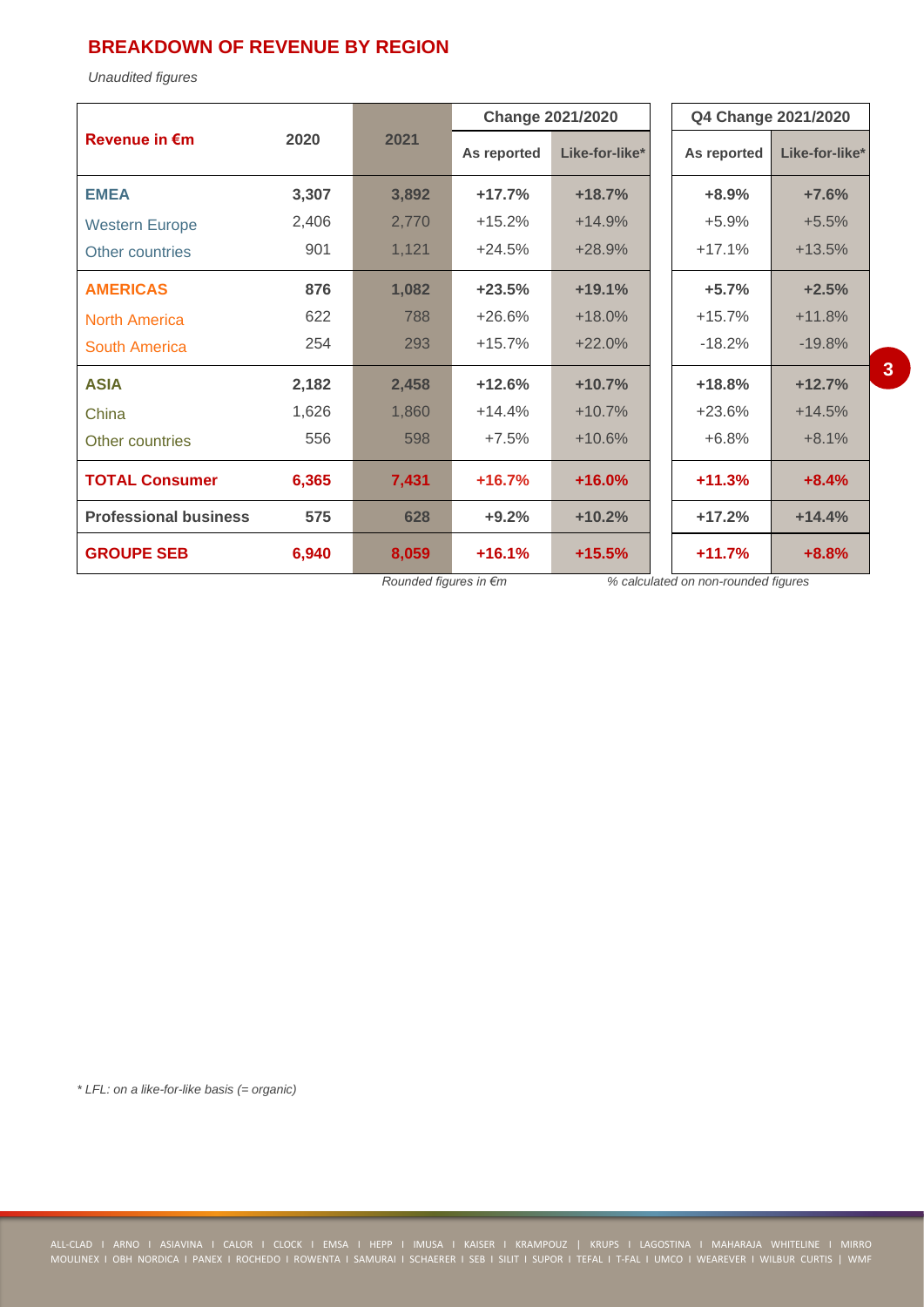## **COMMENTS ON CONSUMER SALES BY REGION**

|                       |       |       | <b>Change 2021/2020</b> |                |  | Q4 Change 2021/2020 |                |  |
|-----------------------|-------|-------|-------------------------|----------------|--|---------------------|----------------|--|
| <b>Revenue in €m</b>  | 2020  | 2021  | As reported             | Like-for-like* |  | As reported         | Like-for-like* |  |
| <b>EMEA</b>           | 3,307 | 3,892 | $+17.7%$                | $+18.7%$       |  | $+8.9%$             | $+7.6%$        |  |
| <b>Western Europe</b> | 2.406 | 2,770 | $+15.2%$                | $+14.9%$       |  | $+5.9%$             | $+5.5%$        |  |
| Other countries       | 901   | 1.121 | $+24.5%$                | $+28.9%$       |  | $+17.1%$            | $+13.5%$       |  |

### **WESTERN EUROPE**

The high-quality fourth quarter (+6% LFL) enabled the Group to close 2021 with a record performance. The region posted nearly €2.8 billion in revenue, up 15% LFL vs. 2020. Compared with 2019, growth came to 13% (on a reported basis), reflecting solid momentum, beyond the crises experienced.

Against a backdrop of strong demand, all of our markets contributed positively to growth, encompassing all distribution channels -offline and online- and the vast majority of product categories, including more specifically cookware, electrical cooking and home care.

As announced, the Group implemented price increases in Europe in the fourth quarter to help offset higher raw material and freight prices.

For the first time, France broke above the €900m revenue mark. On the back of a firm fourth quarter, the Group achieved growth of 18.5% LFL vs. 2020 and more than 20% vs. 2019. This growth was nurtured by almost all product categories. It ranged from cooking items and appliances to home cleaning, leading to market share gains. Furthermore, major loyalty programs were conducted with certain key accounts.

Germany also ended the year with an outstanding performance following a buoyant fourth quarter. This highly favorable momentum was mainly driven by cookware (new G6 range, Ingenio) and electrical cooking (Optigrill still a flagship product).

Conversely, business activity was more complex in the United Kingdom, disrupted by major logistics issues.

## **OTHER EMEA COUNTRIES**

Other EMEA countries also turned in a record annual revenue performance, achieving sales of more than €1.1 billion. The 28.9% like-for-like growth is a testament to extremely brisk business all year long. Following an exceptional first-half (turnover up 55% LFL), the second semester saw a return to more normal growth levels posted in recent years despite high 2020 comparatives.

This historic performance is the result of several factors:

- favorable market dynamics;

- the Group's across-the-board outperformance with market share gains in almost all of its markets and product lines;

- continued progress in e-commerce both with our click&mortar and pure player partners, coupled with the roll-out of its direct-to-consumer offering, offline and online.

Sales growth was widespread in the region and fueled by all countries.

In terms of products, growth drivers remained floor care (versatile, robot), electrical cooking (grills, oilless fryers), cookware (Titanium, Ingenio), and fully-automatic espresso machines. Also of note was WMF's great performance in the region.

On a full-year basis, we were penalized by the depreciation of certain currencies (Turkish lira, Russian ruble, etc.) and supply chain disruptions (rising raw material and freight prices). In response, the Group successfully implemented price increases in the various geographies.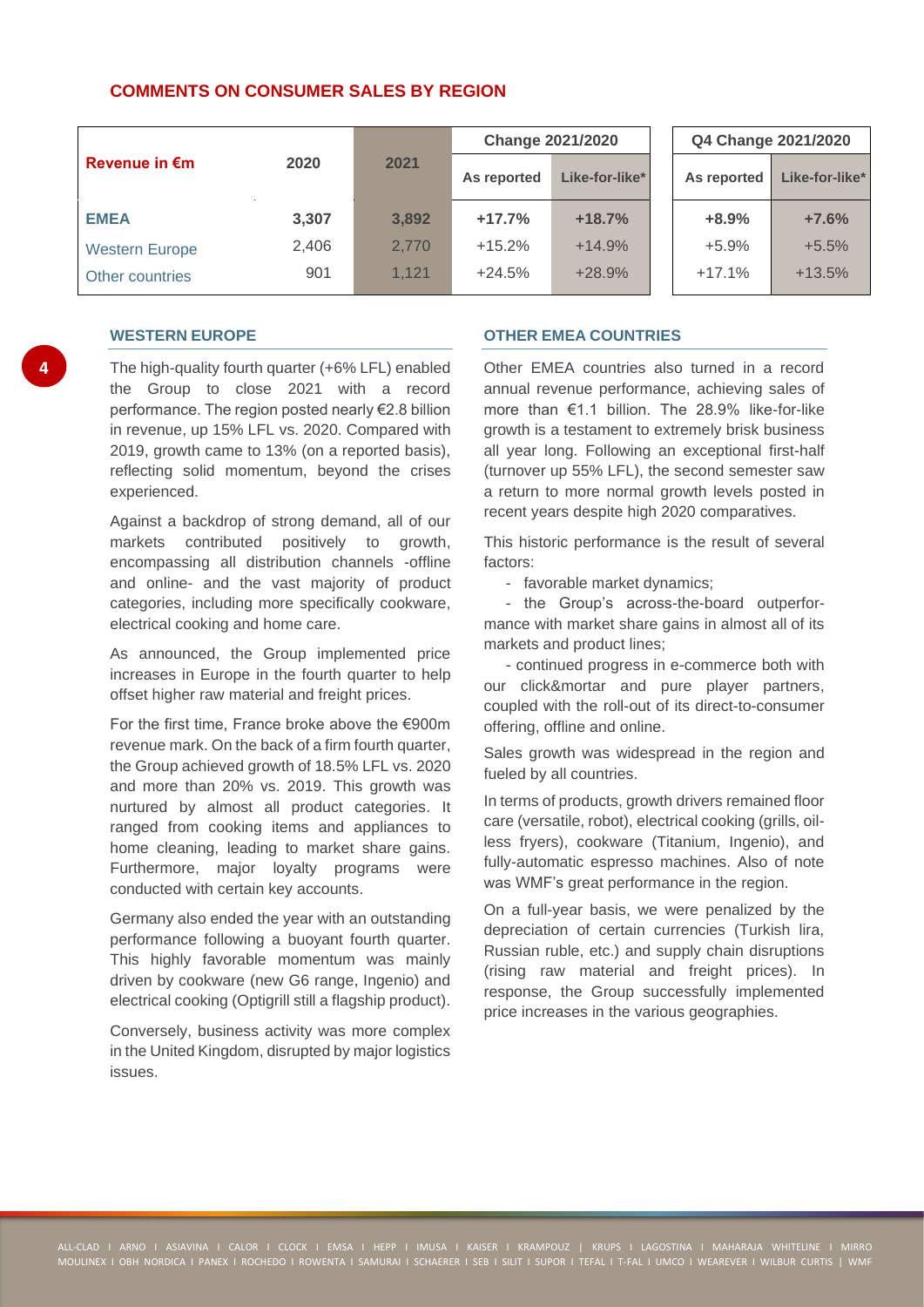|                      |      |       | <b>Change 2021/2020</b> |                |  | Q4 Change 2021/2020 |                |  |
|----------------------|------|-------|-------------------------|----------------|--|---------------------|----------------|--|
| <b>Revenue in €m</b> | 2020 | 2021  | As reported             | Like-for-like* |  | As reported         | Like-for-like* |  |
| <b>AMERICAS</b>      | 876  | 1,082 | $+23.5%$                | $+19.1%$       |  | $+5.7%$             | $+2.5%$        |  |
| <b>North America</b> | 622  | 788   | $+26.6%$                | $+18.0%$       |  | $+15.7%$            | $+11.8%$       |  |
| <b>South America</b> | 254  | 293   | $+15.7%$                | $+22.0%$       |  | $-18.2%$            | $-19.8%$       |  |

## **NORTH AMERICA**

With 2021 revenue close to the €800m mark. Groupe SEB recorded a great year in North America. The strong increase in full-year sales (+26.6% vs. 2020 and +34% vs. 2019) was fueled by both:

- organic growth, of 18% vs. 2020;

- the integration of StoreBound\*, for 7 additional months vs. 2020.

2021 business activity was volatile. Following an extremely vigorous first half (+51% LFL), the third quarter was impacted by the temporary closure of our cookware plant in Vietnam, owing to government health restrictions. Fourth-quarter saw sales growth revival, at close to 12% LFL. The United States and Mexico drove the positive momentum.

In the USA, our revenue was up close to 20% LFL over the year, including buoyant fourthquarter. The dynamic was propelled by All-Clad for premium cookware and StoreBound for electrical cooking -through the Dash brand, further progressing in retail diversification. T-Fal's business activity was more complicated, yet less impacted in the fourth quarter by cookware supply disruptions.

In Mexico, the Group delivered a very strong 2021 performance, both on a full-year and quarterly basis. Growth engines were manifold, including product dynamic, a balanced retail mix, sustained core business and a major loyalty program.

## **SOUTH AMERICA**

In South America, 2021 was another year characterized by a highly uncertain backdrop, with contrasting performances across countries. In forex terms, high currency volatility (mainly the Brazilian real and the Colombian peso) persisted. It nevertheless resulted in a moderately negative currency impact on full-year sales.

The Group reported 22% organic growth in revenue for South America on a full-year basis. However, this performance takes into account contrasting situations between countries.

Despite a difficult health and economic context, demand in Colombia was extremely brisk. Our business activity reflected this momentum, with Group turnover up by more than 35% LFL over the year. The fourth quarter continued to trend positively, however posting a more modest growth. It benefitted in particular from three "VAT-free" days which helped to boost sales (notably in electrical cooking). All distribution channels contributed to the sales performance: major food retailers, electro-specialists, traditional trade, e-commerce and our own store network. The latter comprises 27 stores (+4 vs. 2020) and achieved revenue growth around 35%.

In response to this buoyant momentum, our two Colombian industrial plants operated at full capacity to produce record volumes.

In contrast, in Brazil, the situation was tough and the fourth quarter proved quite challenging. Following a strong first-half performance, sales declined sharply in a deteriorated overall environment.

*\*Acquired in July 2020, consolidated from August 1, 2020*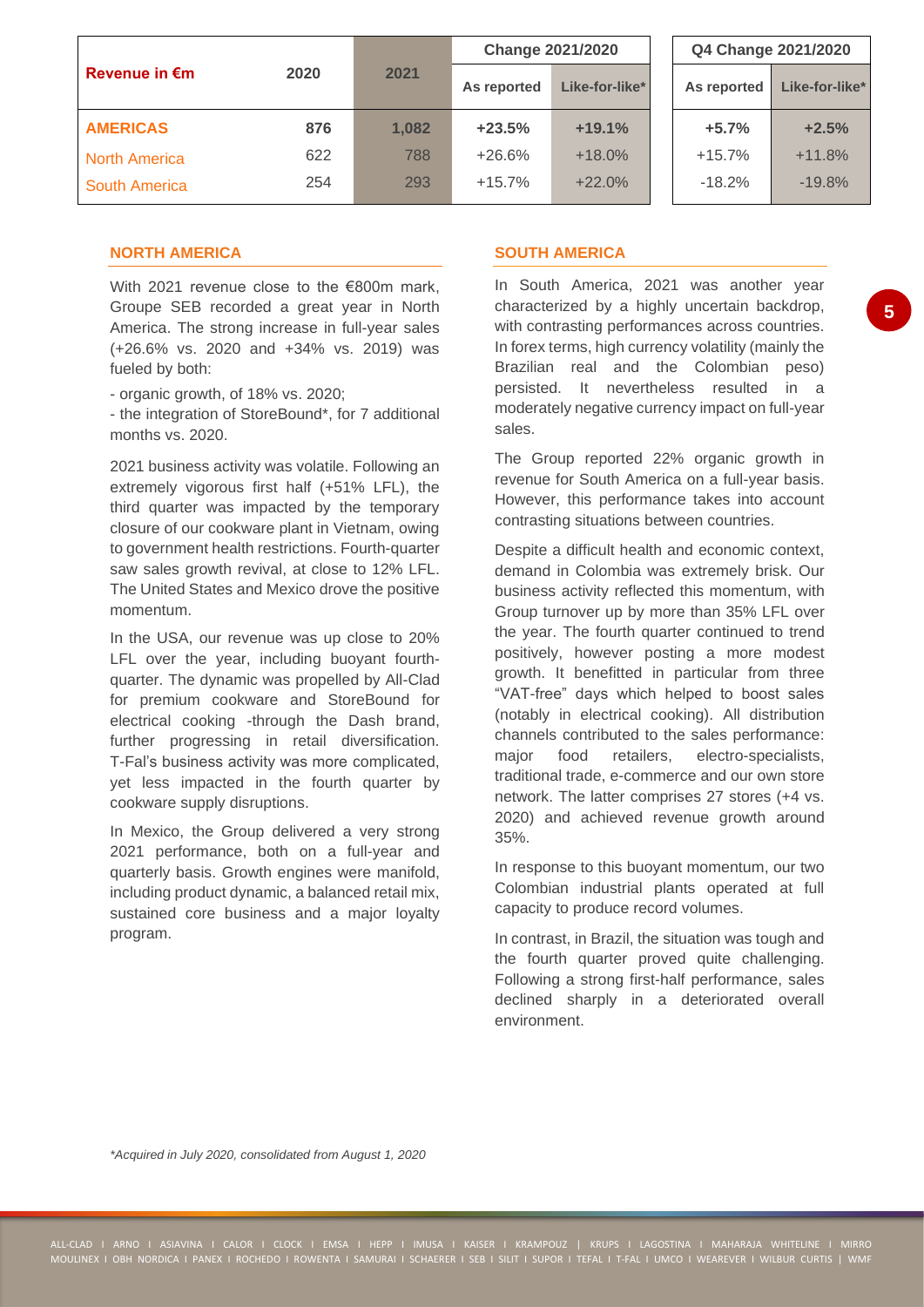|                         |       |       | <b>Change 2021/2020</b> |                |  | Q4 Change 2021/2020 |                |  |
|-------------------------|-------|-------|-------------------------|----------------|--|---------------------|----------------|--|
| Revenue in $\epsilon$ m | 2020  | 2021  | As reported             | Like-for-like* |  | As reported         | Like-for-like* |  |
| <b>ASIA</b>             | 2,182 | 2,458 | $+12.6%$                | $+10.7%$       |  | $+18.8%$            | $+12.7%$       |  |
| China                   | 1.626 | 1,860 | $+14.4%$                | $+10.7%$       |  | $+23.6%$            | $+14.5%$       |  |
| <b>Other countries</b>  | 556   | 598   | $+7.5%$                 | $+10.6%$       |  | $+6.8%$             | $+8.1%$        |  |

## **CHINA**

In China, the Group ended 2021 with an excellent performance. Record-high annual revenue of €1,860m materialized organic growth of 10.7% vs. 2020. Fourth-quarter business was particularly strong. Up 14.5% LFL, sales significantly stepped-up vs. the third quarter. The brisk performance was bolstered by the online sales impetus (including successful Double 11 event), more than offsetting the decline in store footfall. For Supor, this was reflected in further market share gains.

Compared with 2019, it should be noted that 2021 sales were up 4% LFL for the year, of which +18% in the fourth quarter. Hence, excluding the extremely unusual 2020 financial year, Supor resumes its strong growth trajectory.

The highly favorable momentum in 2021 is based on several factors:

- the solid contribution of all our main product lines: cookware, electrical cooking appliances, home care (vacuum cleaners primarily), and large kitchen appliances;

- the fast ramp-up of new categories (oil-less fryers, ovens, floor washers, and built-in stoves); - constantly improved product mix through innovation and a Group-wide premiumization approach;

- enhanced presence of Supor on new ecommerce platforms and development in direct sales.

Combined, these factors were strong catalysts of profitable growth, thereby demonstrating the relevance of the transformation of Supor's market access model

## **OTHER ASIAN COUNTRIES**

In Asia excluding China, after a slight contraction in the third quarter, Group's revenue recovered solidly in the fourth quarter (+8.1% LFL). As such, sales growth for the year came out at +10.6% vs. 2020. The trend is also positive compared with 2019: +10.9% (as reported).

In Japan, following a dynamic fourth quarter, organic growth for the year exceeded 10%, driven by:

- our retail network (51 stores at year-end, +6 vs. 2020), with a continued fast ramp-up;
- online sales, particularly among pure players.

As for products, the flagships of 2021 have been cookware, electrical cooking and beverage preparation – the latter having benefitted in the last quarter from the launch of new products -.

In South Korea, after disruptions in the third quarter (partial closure of Ningbo port in China), released supplies reflected in good sell-in at the end of the year. Over the 12-month period, cookware and e-commerce drove sales development.

In almost all other countries, the Group achieved double-digit organic growth, fueled by enlarged product offering and increased exposure to ecommerce.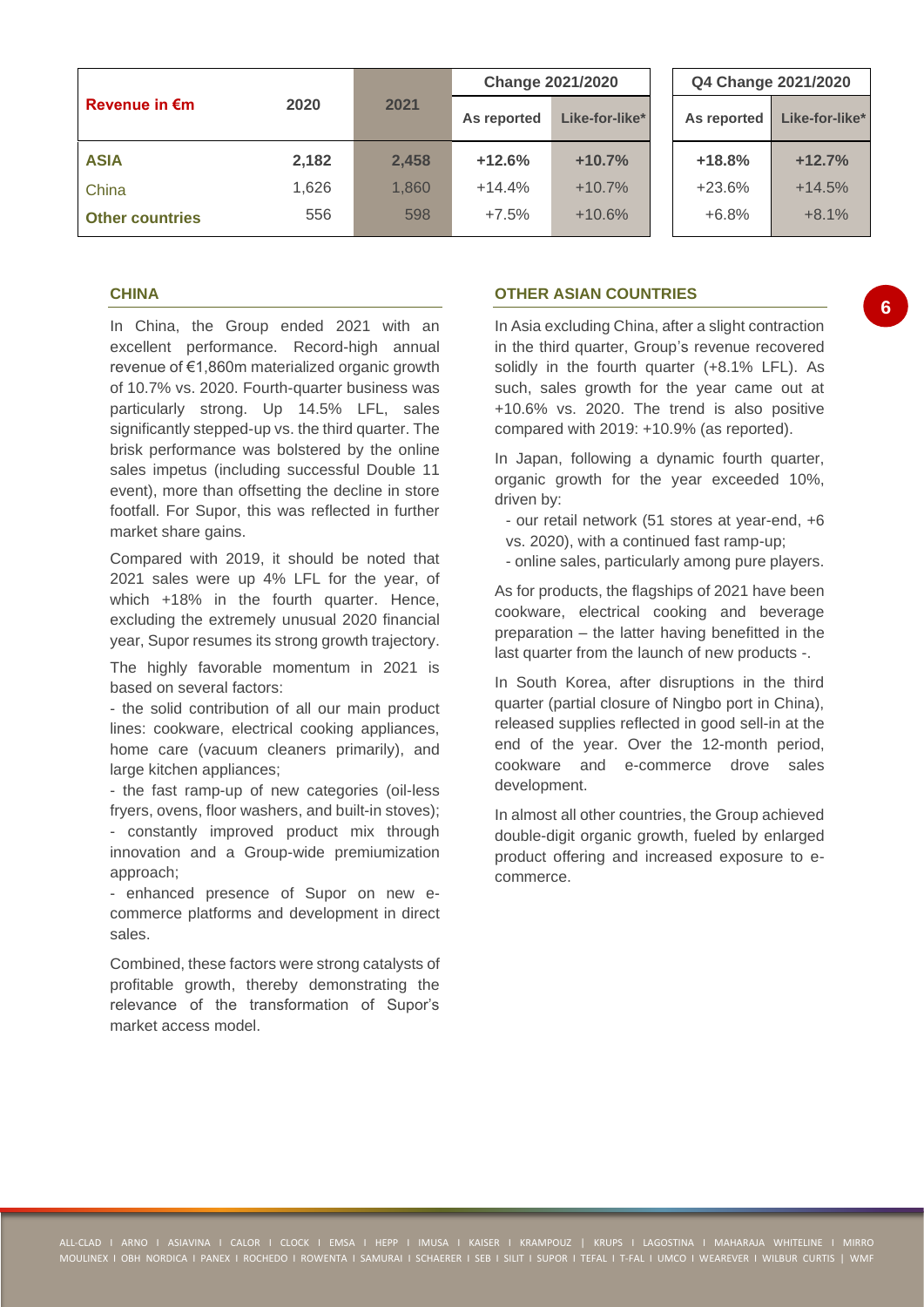# **COMMENTS ON PROFESSIONAL BUSINESS ACTIVITY**

|                              |      |      |             | <b>Change 2021/2020</b> | Q4 Change 2021/2020 |                |  |
|------------------------------|------|------|-------------|-------------------------|---------------------|----------------|--|
| Revenue in $\epsilon$ m      | 2020 | 2021 | As reported | Like-for-like*          | As reported         | Like-for-like* |  |
| <b>Professional business</b> | 575  | 628  | $+9.2%$     | $+10.2%$                | $+17.2%$            | $+14.4%$       |  |

The Professional division, composed 90% of the Professional Coffee business, achieved 2021 revenue of €628m, up 10.2% on a like-for-like basis. As such, the division regained positive momentum after a difficult 2020 financial year.

Two trends followed one another in 2021:

- A 26.2% LFL decrease in the first quarter, impacted by the near-total shutdown in the hospitality and catering sector and by still demanding 2020 comparatives (pre-COVID crisis);
- Against low 2020 comparatives, a sharp rebound in the nine months that followed, linked to the reopening of the hospitality and catering sector
	- with buoyant second- and third-quarter momentum (around +35%, factoring in the implementation of specific contracts with key customers);
	- and more normalized fourth-quarter organic growth of 14.4%, fueled by the entire EMEA region and North America.

The 10.2% LFL annual sales growth reflects both the gradual pick-up of core business -machines and services- and the roll-out of one-off deals with certain customers (notably in the United Kingdom and the United States). Core business is supported by a highly diversified customer base, that WMF and Schaerer continuously strive to expand, in a view to maximize development opportunities. Simultaneously, innovation (improved machine functional features, connected equipment ecosystems, etc.) remains a major growth lever.

Furthermore, the hotel equipment business achieved slightly growing 2021 revenue, thanks to a more dynamic second half.

## **OPERATING MARGIN ESTIMATE FOR 2021**

Factoring in better than expected sales growth, Groupe SEB estimates that its **2021 ORFA\* margin should reach 10%** (vs. "should be close to 10%" in the press release published end-October).

**Operating Result from Activity (ORFA) is therefore expected to slightly exceed €800m**, including additional costs (raw materials, components, freight, currencies) estimated at around €300m, as anticipated.

*\* ORFA: Operating Result from Activity*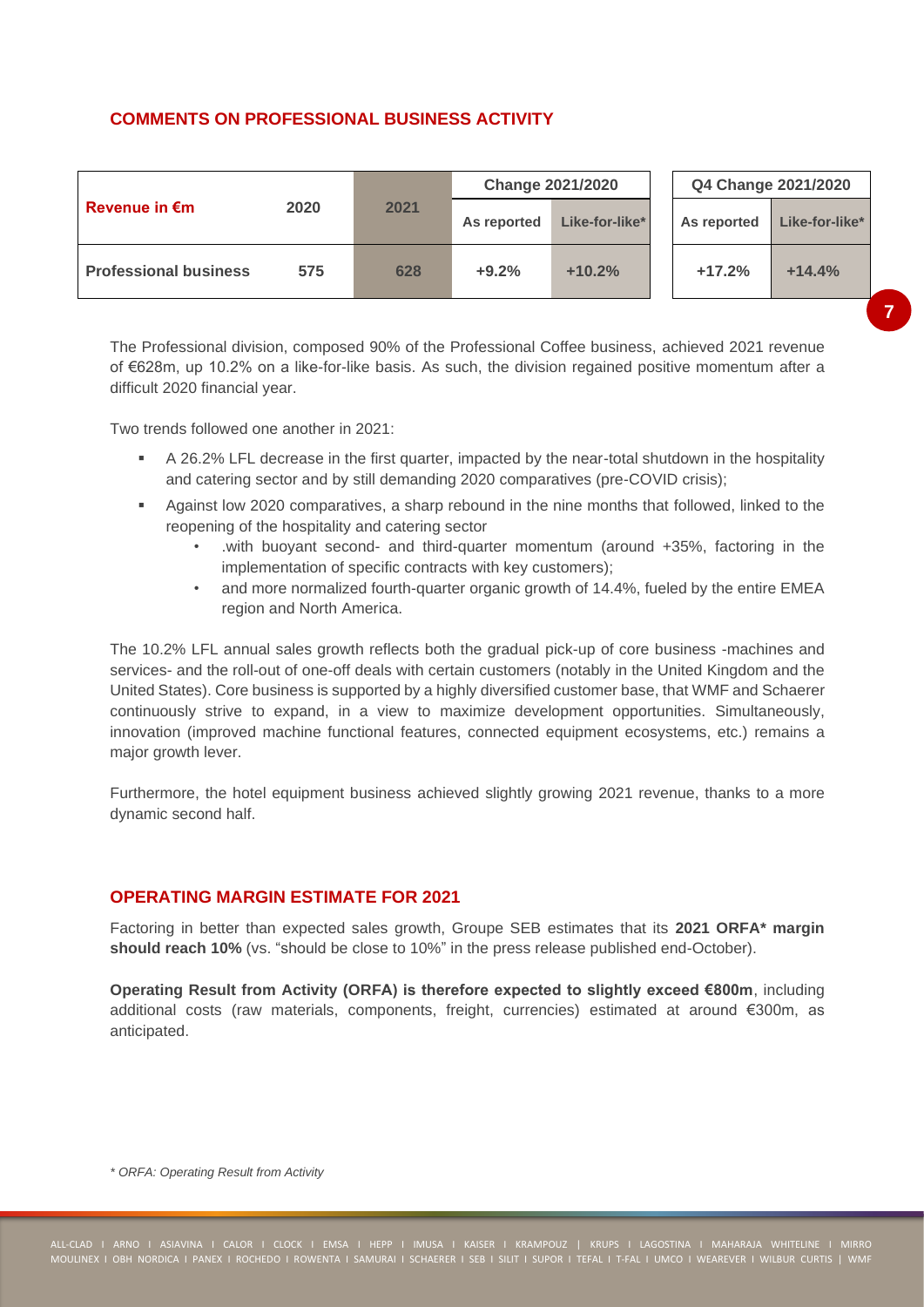# **APPENDIX**

# **REVENUE BY REGION – FOURTH QUARTER**

*Unaudited figures*

|                              | Q <sub>4</sub> | Q <sub>4</sub> | <b>Change 2021/2020</b> |                |  |  |
|------------------------------|----------------|----------------|-------------------------|----------------|--|--|
| <b>Revenue in €m</b>         | 2020           | 2021           | As reported             | Like-for-like* |  |  |
| <b>EMEA</b>                  | 1,189          | 1,294          | $+8.9%$                 | $+7.6%$        |  |  |
| <b>Western Europe</b>        | 876            | 928            | $+5.9%$                 | $+5.5%$        |  |  |
| Other countries              | 313            | 367            | $+17.1%$                | $+13.5%$       |  |  |
| <b>AMERICAS</b>              | 292            | 309            | $+5.7%$                 | $+2.5%$        |  |  |
| <b>North America</b>         | 205            | 238            | $+15.7%$                | $+11.8%$       |  |  |
| South America                | 86             | 71             | $-18.2%$                | $-19.8%$       |  |  |
| <b>ASIA</b>                  | 600            | 713            | $+18.8%$                | $+12.7%$       |  |  |
| China                        | 430            | 532            | $+23.6%$                | $+14.5%$       |  |  |
| Other countries              | 170            | 181            | $+6.8%$                 | $+8.1%$        |  |  |
| <b>TOTAL Consumer</b>        | 2,081          | 2,316          | $+11.3%$                | $+8.4%$        |  |  |
| <b>Professional Business</b> | 147            | 172            | $+17.2%$                | $+14.4%$       |  |  |
| <b>GROUPE SEB</b>            | 2,228          | 2,488          | $+11.7%$                | $+8.8%$        |  |  |

*\* Like-for-like: at constant exchange rates and scope Rounded figures in €m % calculated on non-rounded figures*

*This press release may contain certain forward-looking statements regarding Groupe SEB's activity, results and financial situation. These forecasts are based on assumptions which seem reasonable at this stage, but which depend on external factors including trends in commodity prices, exchange rates, the economic environment, demand in the Group's large markets and the impact of new product launches by competitors.* 

*As a result of these uncertainties, Groupe SEB cannot be held liable for potential variance on its current forecasts, which result from unexpected events or unforeseeable developments.*

*The factors which could considerably influence Groupe SEB's economic and financial result are presented in the Annual Financial Report and Universal Registration Document filed with the Autorité des Marchés Financiers, the French financial markets authority.*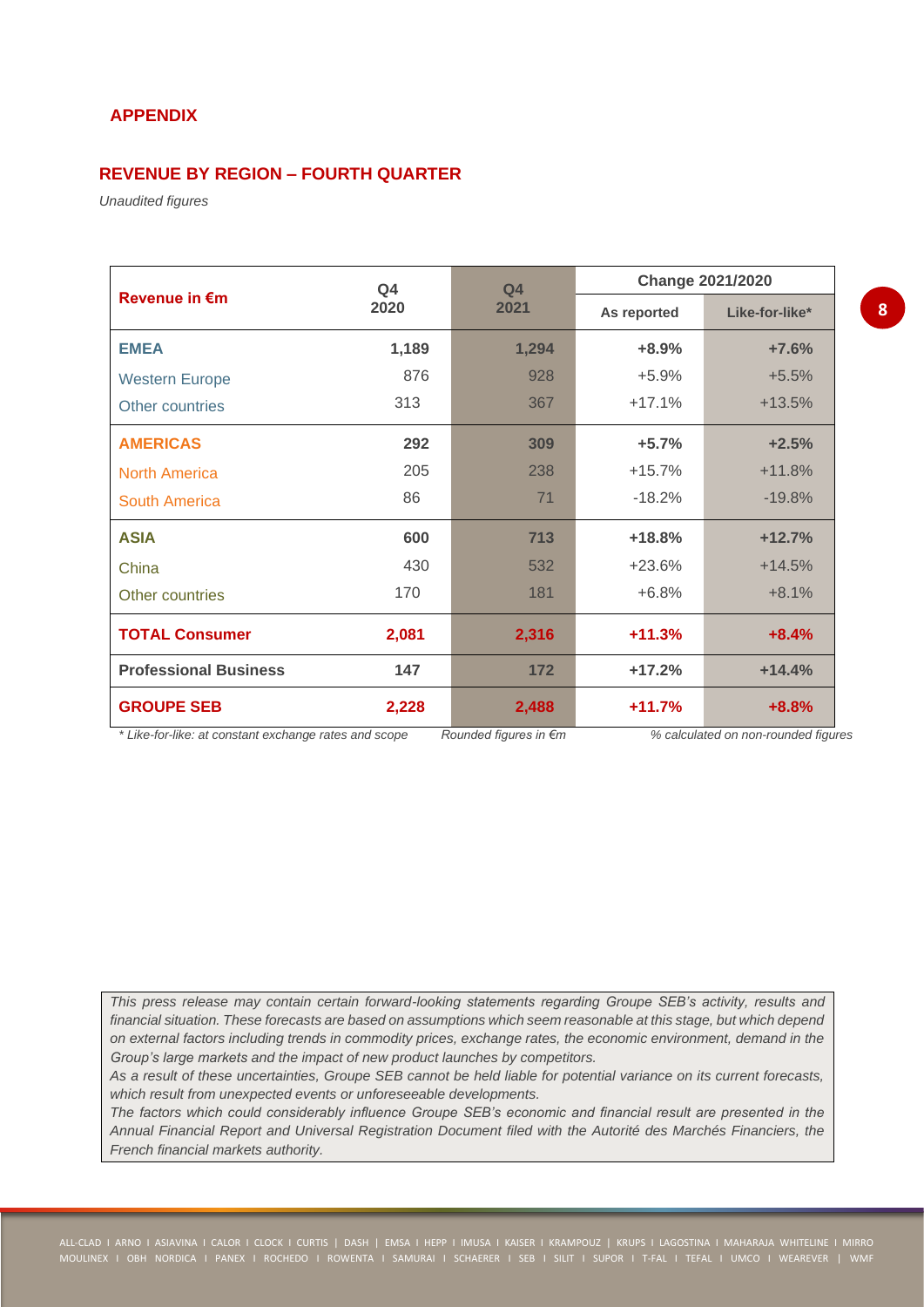### **Conference with management on January 25 at 6:00 p.m. CET**

#### **Please click on the [following link](https://channel.royalcast.com/landingpage/seb-en/20220125_1/) to access the live webcast**

The webcast will also be available at [www.groupeseb.com](https://www.groupeseb.com/en/financial-informations-and-presentations) on January 25 as of 8:00 p.m. CET

Access (audio only): From France: +33 (0) 1 7037 7166 - Password: SEB From other countries: +44 (0) 33 0551 0200- Password: SEB

# **GLOSSARY**

#### *On a like-for-like basis (LFL) - Organic*

The amounts and growth rates at constant exchange rates and consolidation scope in a given year compared with the previous year are calculated:

- using the average exchange rates of the previous year for the period in consideration (year, halfyear, quarter),
- on the basis of the scope of consolidation of the previous year.

This calculation is made primarily for sales and Operating Result from Activity.

#### *Operating Result from Activity (ORFA)*

Operating Result from Activity (ORFA) is Groupe SEB's main performance indicator. It corresponds to sales minus operating costs, i.e., the cost of sales, innovation expenditure (R&D, strategic marketing and design), advertising, operational marketing as well as commercial and administrative costs. ORFA does not include discretionary and nondiscretionary profit-sharing or other non-recurring operating income and expense*.*

### *Loyalty program (LP)*

These programs, led by distribution retailers, consist in offering promotional offers on a product category to loyal consumers who have made a series of purchases within a short period of time. These promotional programs allow distributors to boost footfall in their stores and our consumers to access our products at preferential prices.

#### *SDA*

Small Domestic Appliances: Kitchen Electrics, Home and Personal care

### *PCM*

Professional Coffee Machines